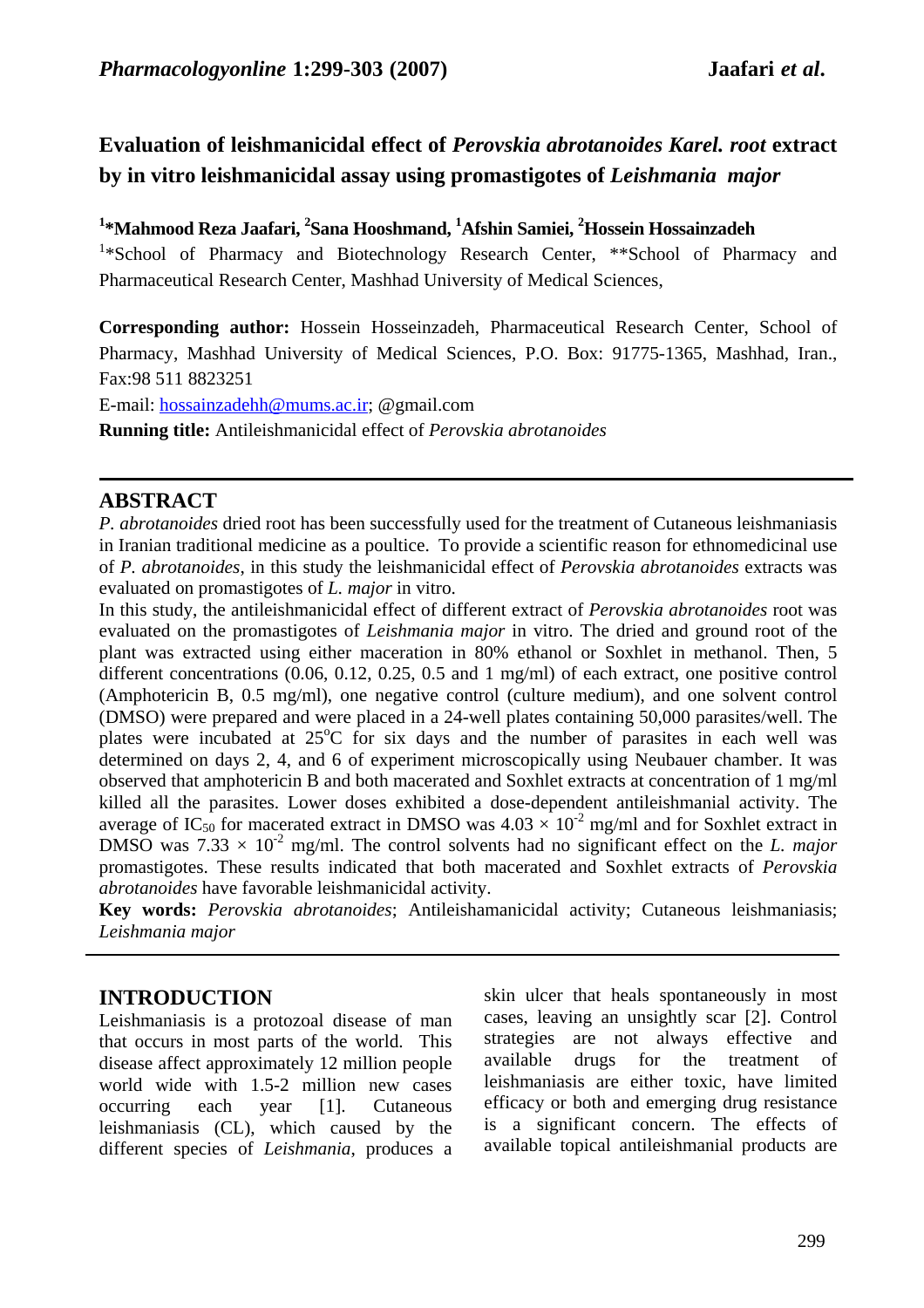also minimal [3]. Therefore, there is a great and urgent need for the development of new,

effective and safe drugs for the treatment of leishmaniasis [4]. One strategy to discover new drug leads is to investigate natural products from medicinally used plants. Most people in areas where leishmaniasis is endemic depend largely on traditional medicine.

*Perovskia* genus*,* Lamiaceae family, has seven species such as *P. abrotanoides, P. atriplicifolia and P. hybrida. Perovskia abrotanoides* with vernacular name of "Berazamble", "Domou" and "Gevereh" is a perennial herb growing wild in Iran, Afghanistan, Pakistan and Turkmenistan [5]. There are few scientific reports about *P. abrotanoides.* It has some pharmacological effects such as leishmanicidal (some constituents of plant), antiplasmodial and cytotoxic activity [6], as well as antinociceptive and antiinflammatory effects [7-8].

*P. abrotanoides* dried root has been successfully used for the treatment of CL in Iranian traditional medicine as a poultice [6]. To provide a scientific reason for ethnomedicinal use of *P. abrotanoides*, in this study the leishmanicidal effect of ethanolic macerated and methanolic Soxhlet extracts of *P. abrotanoides* was evaluated on promastigotes of *L. major* in vitro.

# **MATERIALS AND METHODS**

## *Plant material*

*Perovskia abrotanoides* was collected from near Chenaran (Mashhad Province, Iran). The root of the plant was dried and powdered. It was identified in the Herbarium of Ferdowsi University and voucher samples were preserved for reference at the Herbarium of the Mashhad School of Pharmacy with reference number of (152-120-1002).

#### *Preparation of extract*

Soxhlet methanolic extract: The plant powder (50 g) was extracted with methanol (200 ml) for 12 hours using Soxhlet apparatus. The methanol was removed under reduced pressure and dried. The extract was kept in refrigerator until use.

Macerated ethanolic extract: The powdered plant (50 g) was extracted with ethanol (1000 ml, 80%, v/v) by maceration. The extract was collected every 24 h for three days. The combined extracts were dried under reduced pressure. The dried extract was kept in refrigerator for further testing.

### *Leishmania parasites*

*Leishmania major* strain MRHO/IR/75/ER was maintained with passage in BALB/c mice. The amastigotes were isolated from the lesions of infected BALB/c mice and transformed to promastigotes on NNN medium then subcultured in RPMI 1640 (Sigma) containing 10% v/v heat inactivated FCS, 2 mM glutamine, 100 U/ml of penicillin and 100 mg/ml of streptomycin sulfate (RPMI-FCS) at 25 °C. Antileishmanial assays were conducted using stationary-phase promastigotes.

### *Assay for leishmanicidal activity*

The assay was performed according to Atta-ur Rahaman *et al*., [9]. Briefly, *L. major* promastigotes in stationary phase were seeded at 50,000 parasite/400 µl/well in 24-well plate in RPMI-FCS. The extract were dissolved in DMSO and added in further 400 ul/well to give final concentrations of 1 mg/ml and serial two-fold dilutions thereof. Promastigotes were incubated over a period of 6 days at 25 °C and the number of the viable parasites in each well determined on days 2, 4 and 6 of experiment using Neubauer chamber under a microscope. Amphotericin B (0.5 mg/ml) was used as positive control, culture media was used as negative control, and DMSO alone was used as solvent control.

#### *Statistical Analysis*

Statistical analysis was carried out using oneway ANOVA and multiple comparison Tukey-Kramer test was used to compare the means of different treatment groups. The  $IC_{50}$  was determined by Litchfield and Wilcoxon method.

## **RESULTS**

*Antileishmanial activity of macerated ethanolic extract of Perovskia abrotanoides in DMSO*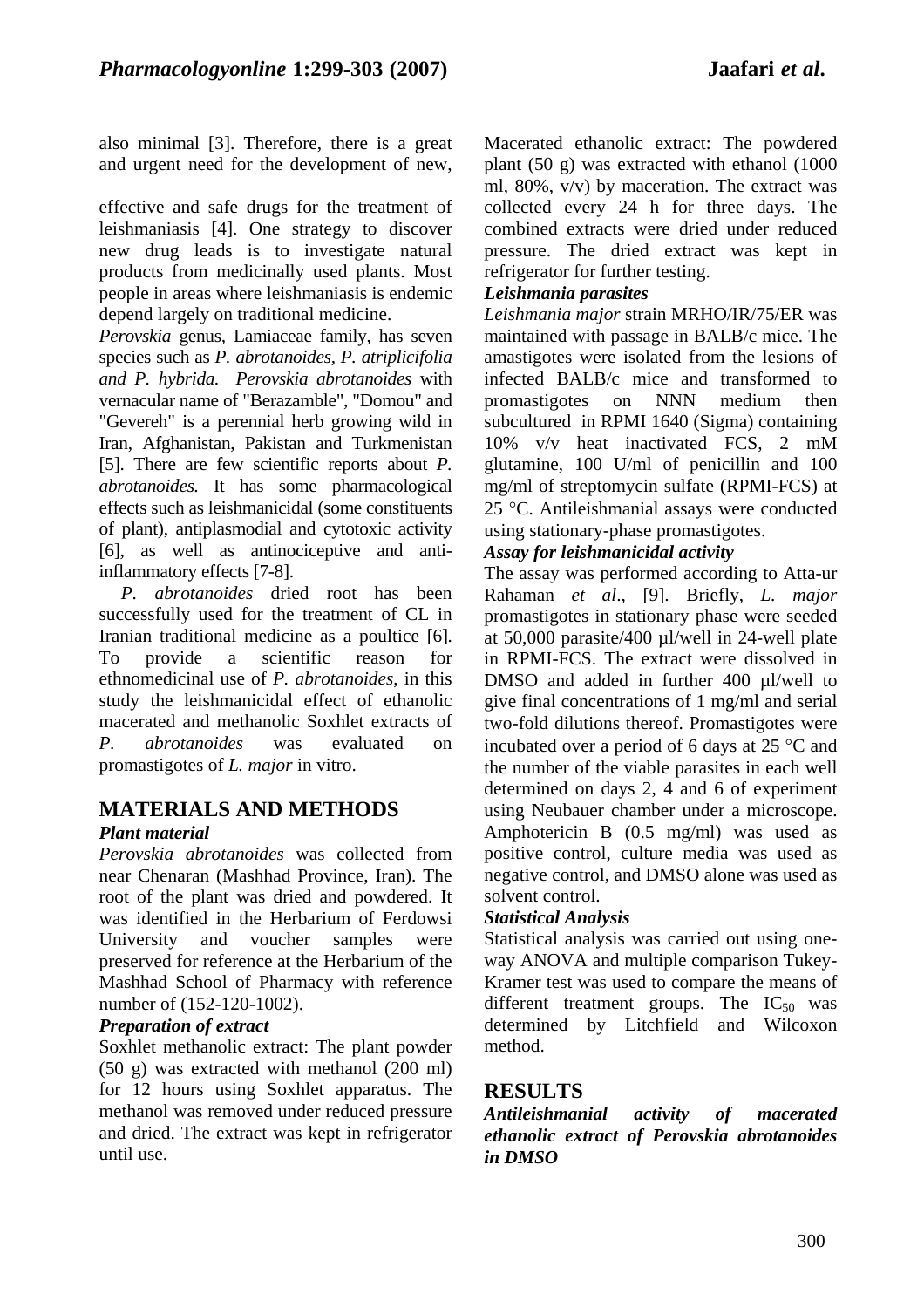Amphotericin B (0.5 mg/ml) and macerated ethanolic extract of *Perovskia abrotanoides* (1 mg/ml) in DMSO killed all of the *L. major* promastigotes (Figure 1, 2, 3) and lower doses of macerated ethanolic extract of *Perovskia abrotanoides* in DMSO killed *L. major* promastigotes dose-dependently while DMSO did not have any effect on the *L. major* promastigotes. The  $IC_{50}$  for macerated ethanolic extract of *Perovskia abrotanoides* in DMSO was 0.213, 0.652 and 0.343 mg/ml after 2, 4 and 6 days of incubation, respectively.



Figure 1. Effect of different concentrations of *P. abrotanoides* macerated extracts against *L. major* promastigotes after 2 days of incubation. Each bar represents the mean + S.E.M. of the number of promastigotes in 4 wells. \*\*p<0.01, \*\*\*p<0.001, Tukey-Kramer test.



Figure 2. Effect of different concentrations of *P. abrotanoides* macerated extracts against *L. major* promastigotes after 4 days of incubation. Each bar represents the mean + S.E.M. of the number of

promastigotes in 4 wells. \*\*p<0.01, \*\*\*p<0.001, Tukey-Kramer test.



Figure 3. Effect of different concentrations of *P. abrotanoides* macerated extracts against *L. major* promastigotes after 6 days of incubation. Each bar represents the mean + S.E.M. of the number of promastigotes in 4 wells. \*\*p<0.01, \*\*\*p<0.001, Tukey-Kramer test.

#### *Antileishmanial activity of Soxhlet methanolic extract of Perovskia abrotanoides in DMSO*

Different concentrations of Soxhlet methanolic extract of *Perovskia abrotanoides* in DMSO killed parasites dose-dependently (Figure 4, 5, 6). The  $IC_{50}$  for Soxhlet methanolic extract of *Perovskia abrotanoides* in DMSO was 0.926, 0.723 and 0.550 mg/ml after 2, 4 and 6 days of incubation, respectively.



Figure 4. Effect of different concentrations of *P. abrotanoides* soxhelt extracts against *L. major* promastigotes after 2 days of incubation. Each bar represents the mean + S.E.M. of the number of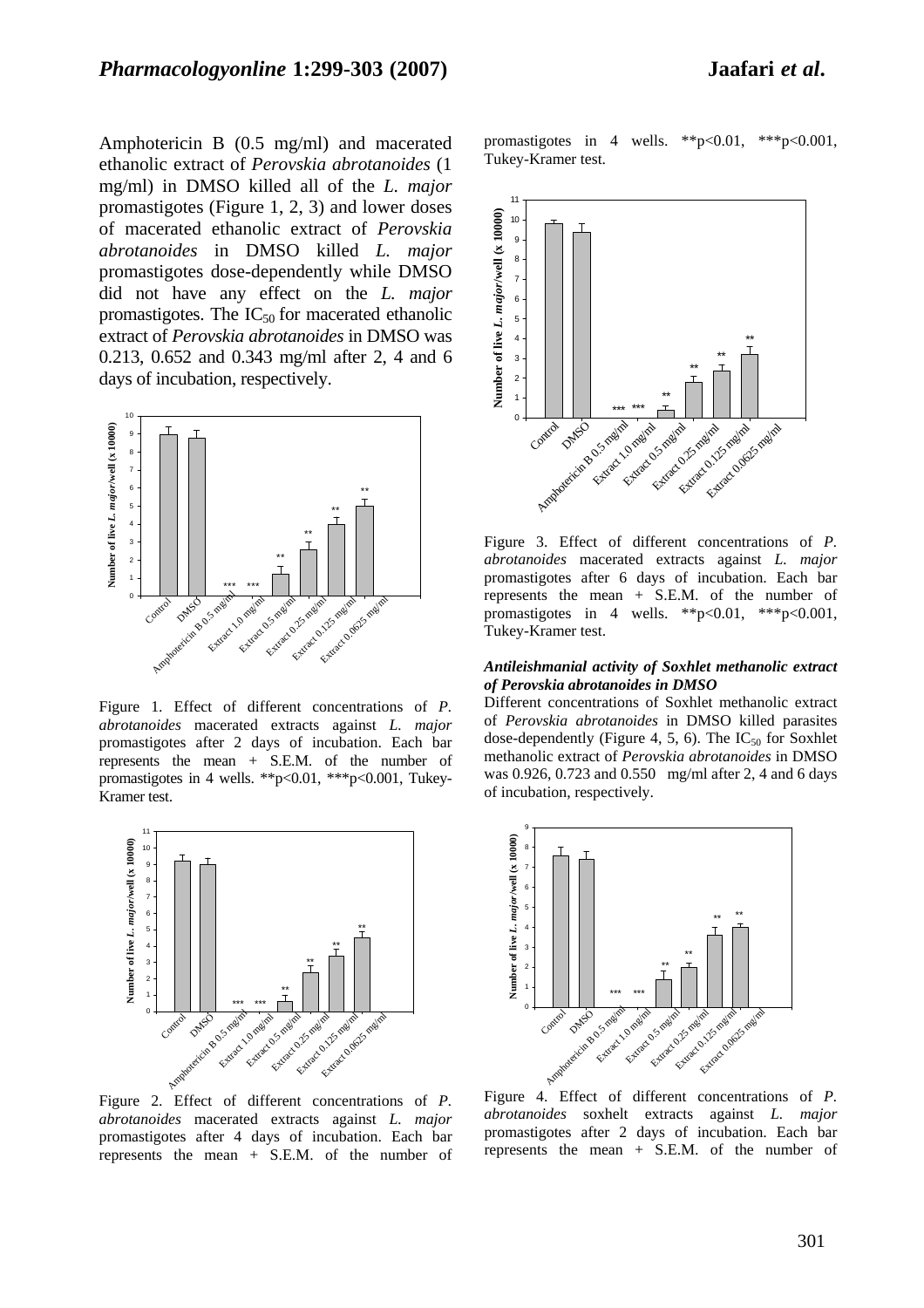

10 **Number of live** *L. major***/well (x 10000)** Number of live L. major/well (x 10000) 9 8 7 6 5 \*\* \*\*  $\overline{4}$ \*\* 3 \*\*  $2 -$ 1 \*\*\* \*\*\* Extractor 125 mayor Extractor 0.25 mg/ml Extract 0.0625 mg/ml Control Extract 1.0 mg/ml Extract 0.5 mg/ml 0 Lundration Bostone La

Figure 5. Effect of different concentrations of *P. abrotanoides* soxhelt extracts against *L. major* promastigotes after 4 days of incubation. Each bar represents the mean + S.E.M. of the number of promastigotes in 4 wells. \*\*p<0.01, \*\*\*p<0.001, Tukey-Kramer test.



Figure 6. Effect of different concentrations of *P. abrotanoides* soxhelt extracts against *L. major* promastigotes after 6 days of incubation. Each bar represents the mean + S.E.M. of the number of

promastigotes in 4 wells. \*\*p<0.01, \*\*\*p<0.001, Tukey-Kramer test.

#### **DISCUSSION**

People customarily use the plant(s)/plantderived preparations and consider them to be efficacious against cutaneaous leishmanisis without any scientific base to explain the action of such plants. Since cutaneous leishmaniasis has become one of the major health issue in Iran and chemotherapy is somewhat ineffective and painful, people are using medicinal plants sold on the local market as a remedy to cure their wounds. *P. abrotanoides* root has been used successfully in the treatment of cutaneous leishmaniasis in different part of Iran. Traditionally, the dried root of this plant is crushed and grinded. Then it is mixed with water, sesame oil and wax in a proper formula. The final product is like a paste. Then this remedy is applied on the lesions of the cutaneous leishmaniasis. The current study was therefore carried out on *L. major* promastigotes to evaluate its acclaimed efficacy using in vitro assay based toxicity. *L. major* and *L. tropica* are the major cause of cutaneous leishmaniasis in Iran [10-11]*.* Both macerated and Soxhlet extracts of the root of *P. abrotanoides* were prepared and tested against promastigotes of *Leishmania major.* All tested concentrations of both extracts exhibited antileishmanicidal activity after 2, 4, and 6 days of incubation. The average of  $IC_{50}$ for macerated extract in DMSO was  $4.03 \times 10^{-7}$ <sup>2</sup> mg/ml and for Soxhlet extract in DMSO was  $7.33 \times 10^{-2}$  mg/ml. This difference could be due to the effect of heat on the constituent of extract during the Soxhlet process.

Recently the root of *P. abrotanoides* has been extracted by ethyl acetate and four active compounds cryptotanshione, 1βhydroxycryptotanshione, 1-oxocryptotanshione and 1-oxomiltirone has been isolated [6]. These compounds are all diterpenes and constitute 0.8, 0.67, 0.01 and 0.0018% of the extract. The  $IC_{50}$  of these compounds against L. major promastigotes have been  $5.45 \times 10^{-3}$ ,